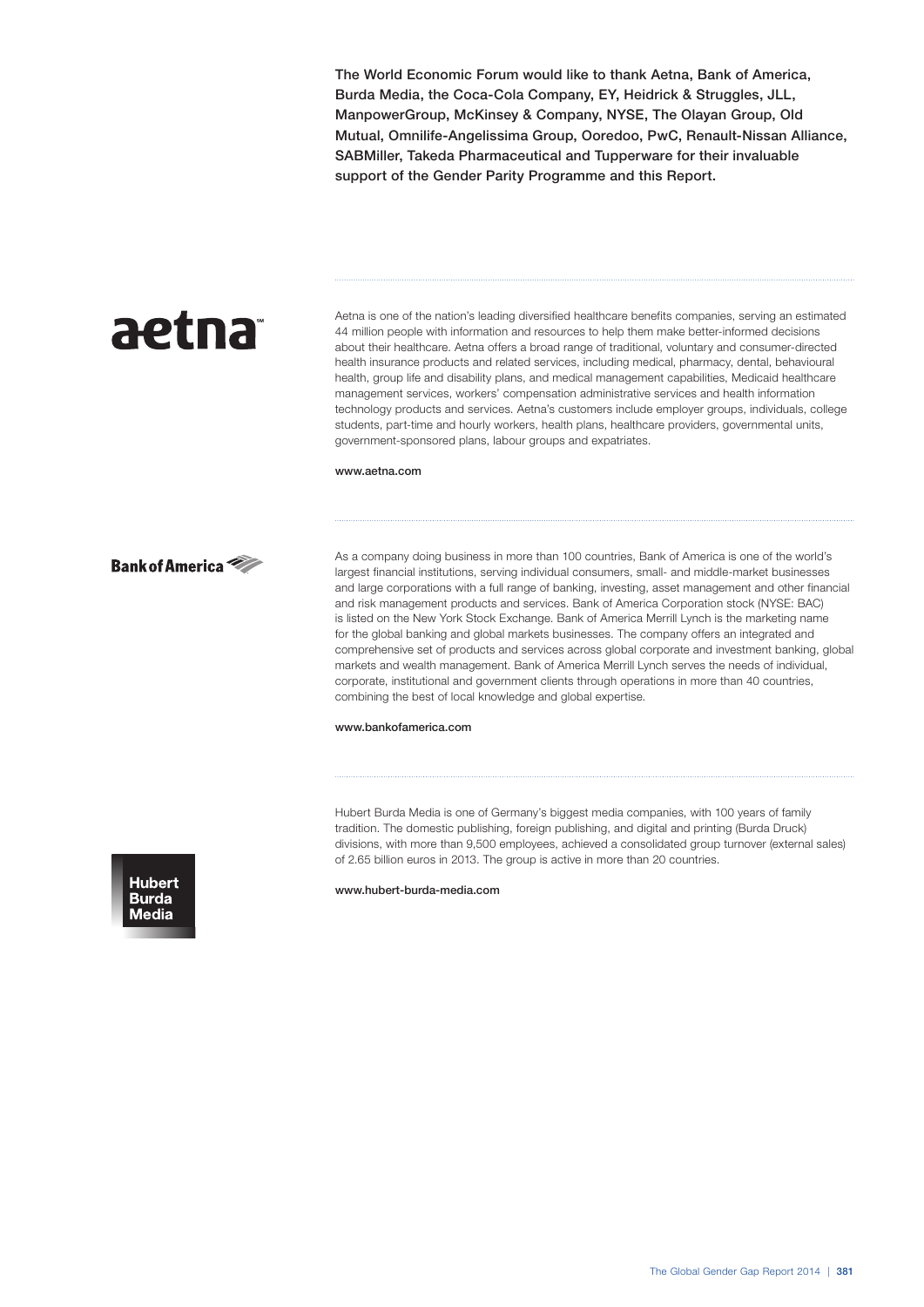

The Coca-Cola Company (NYSE: KO) is the world's largest beverage company, refreshing consumers with more than 500 sparkling and still brands. Led by Coca-Cola, one of the world's most valuable and recognizable brands, the Company's portfolio features 16 billion-dollar brands including Diet Coke, Fanta, Sprite, Coca-Cola Zero, vitaminwater, Powerade, Minute Maid, Simply, Georgia and Del Valle. Globally, it is the No. 1 provider of sparkling beverages, ready-to-drink coffees, and juices and juice drinks. Through the world's largest beverage distribution system, consumers in more than 200 countries enjoy its beverages at a rate of more than 1.8 billion servings a day. With an enduring commitment to building sustainable communities, the Company is focused on initiatives that reduce its environmental footprint, support active, healthy living, create a safe, inclusive work environment, and enhance the economic development of the communities where it operates. Together with its bottling partners, it ranks among the world's top 10 private employers with more than 700,000 system associates.

www.thecocacolacompany.com



EY is a global leader in assurance, tax, transaction and advisory services. The insights and quality services it delivers help build trust and confidence in the capital markets and in economies the world over. EY develops outstanding leaders who team to deliver on its promises to all of its stakeholders. EY plays a critical role in building a better working world for its people, its clients and its communities.

# www.ey.com

HEIDRICK & STRUGGLES

Heidrick & Struggles is the premier provider of senior level executive search, culture shaping and leadership consulting services. For 60 years, the firm has focused on serving the leadership needs of the world's top organizations through integrated leadership solutions. Senn Delaney, the global leader in corporate culture shaping, became a Heidrick & Struggles company in 2013, providing an important new service offering focused exclusively on inspiring leaders to create thriving organizational cultures to improve spirit and performance. Today, as the industry pioneer, Heidrick & Struggles remains vigilant of its rich heritage while continuously evolving according to market trends to serve the leadership talent needs of C-suite and board-level executives around the world.

#### www.heidrick.com



JLL (NYSE: JLL) is a professional services and investment management firm offering specialized real estate services to clients seeking increased value by owning, occupying and investing in real estate. With annual fee revenue of \$4 billion, JLL has more than 200 corporate offices and operates in 75 countries worldwide. On behalf of its clients, the firm provides management and real estate outsourcing services for a property portfolio of 3 billion square feet, and completed \$99 billion in sales, acquisitions and finance transactions in 2013. Its investment management business, LaSalle Investment Management, has \$48 billion of real estate assets under management.

#### www.joneslanglasalle.com



ManpowerGroup<sup>TM</sup> (NYSE: MAN) has been the world's workforce expert, creating innovative workforce solutions, for more than 65 years. It connects more than 600,000 men and women to meaningful work across a wide range of skills and industries every day. Through its ManpowerGroup family of brands—Manpower®, Experis<sup>TM</sup>, Right Management<sup>®</sup> and ManpowerGroup<sup>TM</sup> Solutions it helps more than 400,000 clients in 80 countries and territories address their critical talent needs, providing comprehensive solutions to resource, manage and develop talent. In 2014, ManpowerGroup was named one of the World's Most Ethical Companies for the fourth consecutive year and one of Fortune's Most Admired Companies, confirming its position as the most trusted and admired brand in the industry. ManpowerGroup makes powering the world of work humanly possible.

www.manpowergroup.com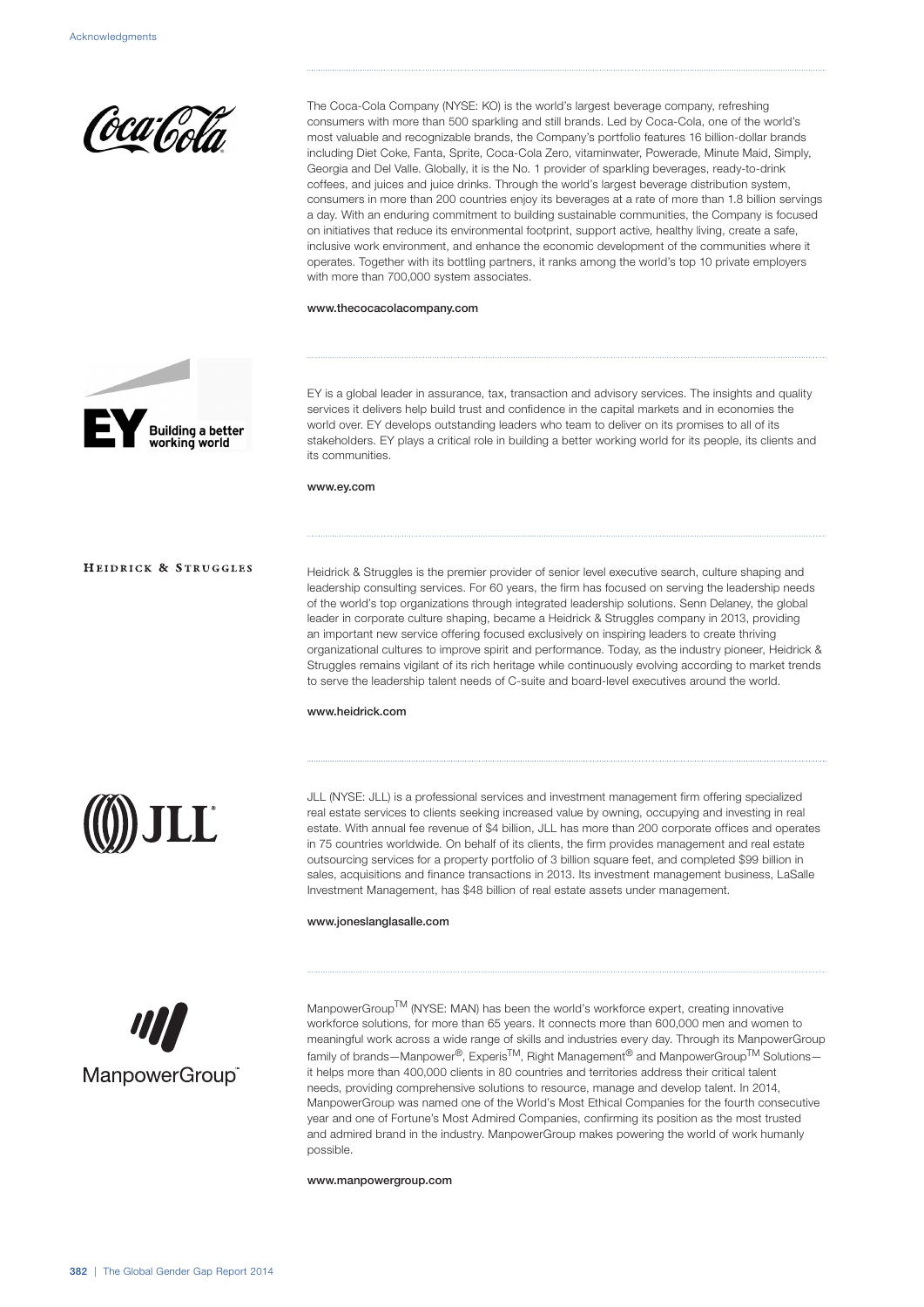# McKinsey&Company

McKinsey & Company is a global management consulting firm committed to helping institutions in the private, public and social sectors achieve lasting success. For over eight decades, its primary objective has been to serve as its clients' most trusted external adviser. With consultants in more than 100 offices in 60 countries, McKinsey brings unparalleled expertise to clients worldwide. It works closely with teams at all levels of an organization to shape winning strategies, mobilize for change, build capabilities and drive successful execution.

#### www.mckinsey.com



NYSE Euronext is a wholly-owned subsidiary of IntercontinentalExchange Group (NYSE: ICE), operator of the leading global network of exchanges and clearing houses. NYSE Euronext operates multi-asset exchanges, and a range of related data products and technology services. The company's equity exchanges—the New York Stock Exchange, NYSE MKT and NYSE Arca—trade nearly one-third of the world's cash equity volume. NYSE is the global leader in capital raising for listed companies, including the majority of technology IPOs globally in 2013. The company's equity options markets, NYSE Arca Options and NYSE Amex Options, offer complementary market models. NYSE Euronext also provides comprehensive global connectivity services and a range of market data products to support efficient, transparent markets.

#### www.nyse.com

**HOLAXAR** 

The Olayan Group is a private, multinational enterprise comprising more than 50 companies and affiliated businesses. It was founded in 1947 by Suliman S. Olayan, a self-made Saudi entrepreneur who rose to international prominence as a business leader, investor and philanthropist. Today, in its 66th year, the Group continues to build its reputation upon the bedrock values of its founder: dedication, integrity, teamwork and continual improvement. This applies across the board to the Group's activities as both a global investor and a diversified commercial and industrial enterprise in Saudi Arabia and the wider Middle East. The Group frequently partners with leading multinational or regional companies, and it represents top international brands. Its principal offices are in Riyadh, Athens, Vienna, London and New York.

#### www.olayangroup.com



Old Mutual provides life assurance, asset management, banking and general insurance to more than 16 million customers in Africa, the Americas, Asia and Europe. Originating in South Africa in 1845, Old Mutual has been listed on the London and Johannesburg Stock Exchanges, among others, since 1999. In the year ended 31 December 2013, the Group reported adjusted operating profit before tax of £1.6 billion (on an IFRS basis) and had £294 billion of funds under management from core operations.

#### www.oldmutual.com

Angelíssima

Omnilife-Angelissima Group is a highly diversified group of companies, ranked among the 200 most successful companies in Mexico and present in 19 countries. It offers products for health, entertainment and beauty from top brands: Omnilife, Angelíssima, Chivas and Chivas USA.

www.omnilife.com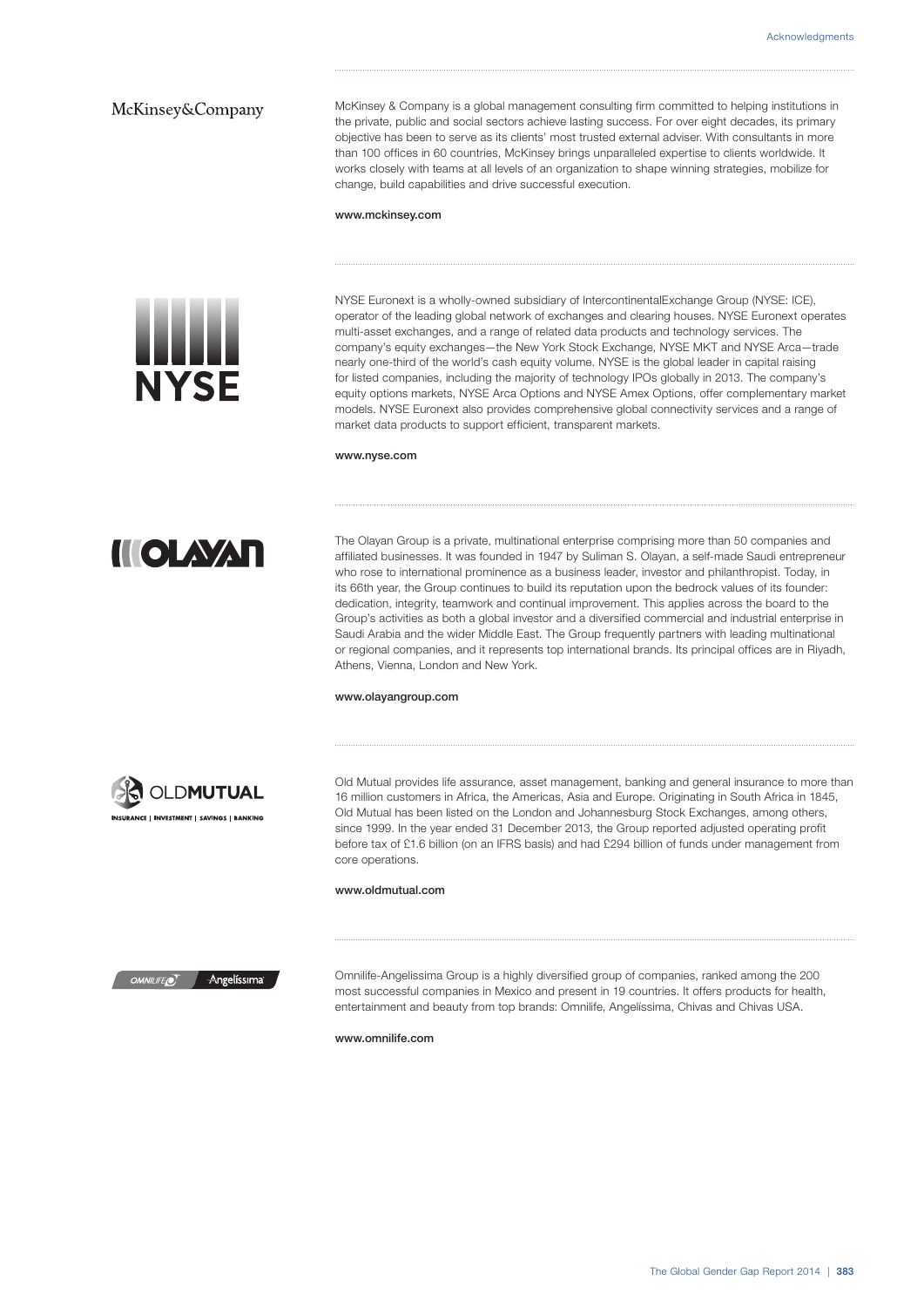

Ooredoo Group, formerly known as Qtel Group, is a leading international communications company delivering mobile, fixed, broadband Internet and corporate managed services tailored to the needs of consumers and businesses across markets in the Middle East, North Africa and South-East Asia. As a community-focused company, Ooredoo is guided by its vision of enriching people's lives and its belief that it can stimulate human growth by leveraging communications to help people achieve their full potential. Ooredoo has a presence in markets such as Qatar, Kuwait, Oman. Algeria. Tunisia, Iraq, Palestine, the Maldives and Indonesia. The company reported revenues of US\$ 9.3 billion in 2012 and had a consolidated global customer base of more than 91.0 million people as of 31 March 2013. Ooredoo's shares are listed on the Qatar Exchange and the Abu Dhabi Securities Exchange.

#### www.ooredoo.com



PwC helps organizations and individuals create the value they are looking for. PwC is a network of firms in 157 countries with more than 184,000 people who are committed to delivering quality in assurance, tax and advisory services. PwC is part of the global conversation and movement towards responsible business practices that create positive change in the world. Responsible business practices, such as ethics, integrity, independence and transparency, have always been at the heart of PwC. PwC refers to the PwC network and/or one or more of its member firms, each of which is a separate legal entity.

#### www.pwc.com



Created in 1999, the Renault-Nissan Alliance is a car group responsible for one in 10 cars globally, with 2012 revenues of US\$ 170 billion. The Alliance employs nearly 450,000 people in almost 200 countries worldwide. Renault and Nissan are run as separate companies but united through crossshareholding, a shared focus on results-driven synergies, cross-cultural management and respect for individual brand and corporate identities. The Alliance has a flexible business platform and has expanded to include collaborations with Germany's Daimler, China's Dong Feng and Russia's AvtoVAZ, among others. Renault and Nissan are the only automakers mass-producing and selling zero-emission vehicles, including the Nissan LEAF and Renault Kangoo ZE van, which are 100% electric and can be fully recharged with purely renewable energy. The Alliance is helping to build a zero-emission infrastructure around the world and has agreements with over 100 cities, states and countries that are working to establish the infrastructure and market conditions that will help make electric vehicles affordable and convenient.

# www.alliance-renault-nissan.com



SABMiller is one of the world's leading brewers: it produces more than 200 beer brands, has some 70,000 employees, and is in more than 80 countries. In the year to 31 March 2014, it sold more than 315 million hectolitres of lager, soft drinks and other alcoholic beverages, generating net producer revenues of \$26.72 billion and EBITA of \$6.45 billion. The group brews and markets winning local brands and builds portfolios to meet its consumers' needs. These include premium international beers such as Pilsner Urquell and Peroni Nastro Azzurro, as well as leading local brands such as Águila, Castle, Snow and Tyskie. SABMiller also has growing soft drinks businesses and is one of the world's largest bottlers of Coca-Cola products. SABMiller seeks to build strong businesses that contribute to local economies, buying extensively from smallholder farmers and working with expert partners to protect local water sources. SABMiller also recognizes that it has a role in tackling alcohol abuse, working with partners around the world to encourage responsible drinking and to address alcohol's wider societal issues.

www.sabmiller.com